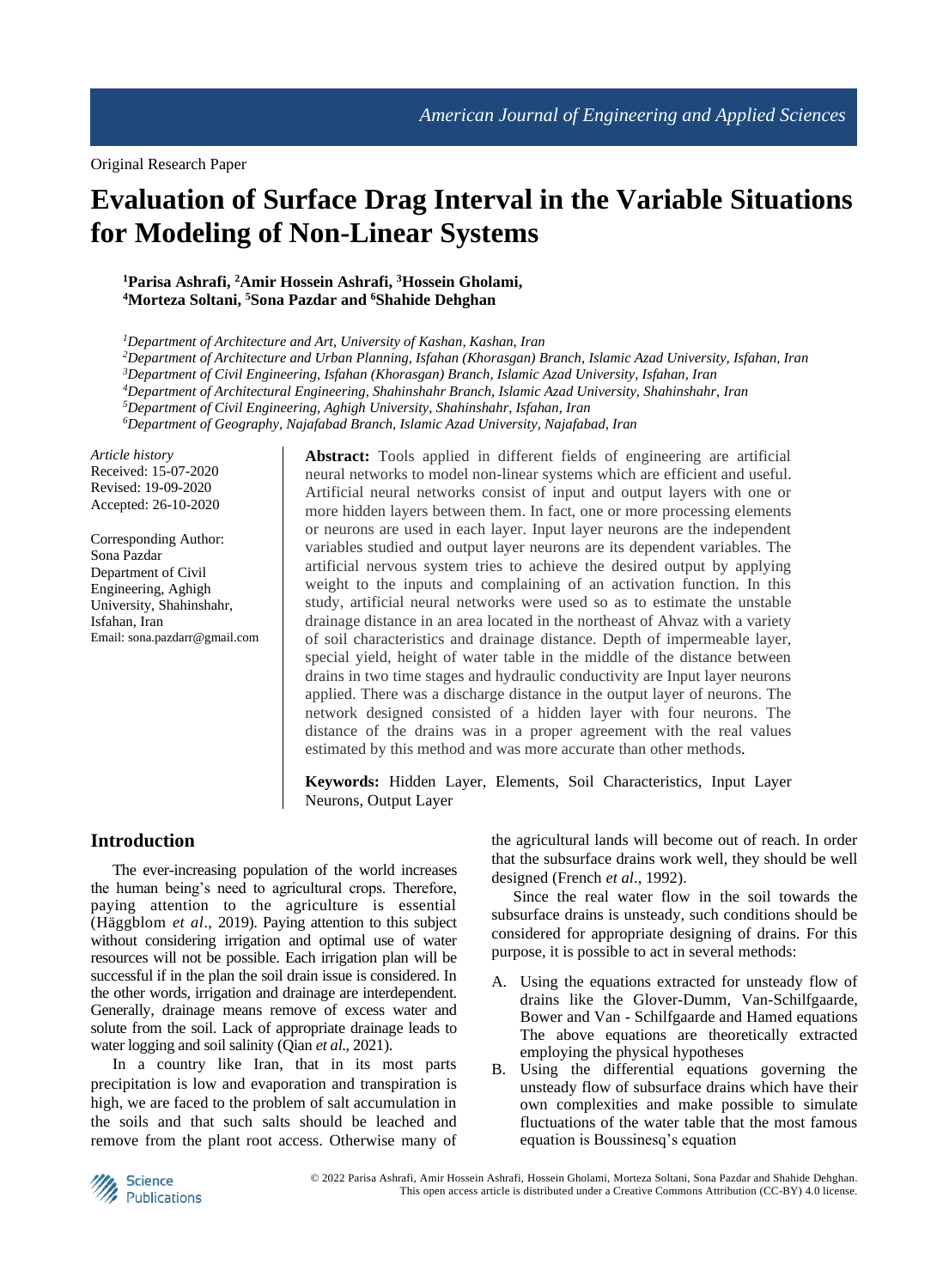Practically prediction of drains based on theoretical relations is accompanied by errors. Evidently if the computed drain spacing is more than what it should be, the water table will go higher than its permitted limit and causes decreased yield (Golmohammadi *et al*., 2009). On the other hand, if drain spacing is computed less than what it should be, the project being economic is questioned. Regarding the complex behavior of water unsteady flow in the soil, this behavior cannot be expressed by a precise mathematical equation and through a theory and based on which compute the drain spacing (Jain *et al*., 1999).

In such conditions, the artificial neural networks will prove very beneficial since such networks, do not need to a mathematical relation for the complex phenomenon that they investigate (Kumar *et al*., 2002). Generally, neural networks are an effective tool for modeling the nonlinear systems. Each artificial neural network includes an input layer, an output layer and one or more hidden layers sandwiched between the aforesaid layers. In each layer there are one or several process elements or neurons which all together act similar to a biological neural network. Artificial neural network following receiving input, attempts to change them to a desirable output. To do so, it gives weight to the input and employs an activation function (French *et al*., 1992).

This is called network training Thereafter, the neural network model tests itself and finally the model is certified (Rogers and Dowla, 1994). During the last decade, artificial neural networks have been used in various fields. In the field of water engineering the following cases can be pointed out.

French *et al*. (1992), for forecasting rain in location and time, (Rogers and Dowla, 1994), optimization of groundwater, (Shukla *et al*., 1996), designing of drains at the unsteady state, (Yang *et al*., 2013) lands drainage engineering, , forecasting rivers water levels, (Jain *et al*., 1999), predicting inflow water to reservoirs and finally (Kumar *et al*., 2002) who estimated evaporation and transpiration using artificial neural networks (Qian *et al*., 2021; French *et al*., 1992; Golmohammadi *et al*., 2009; Jain *et al*., 1999; Kumar *et al*., 2002).

Young in his studies using the artificial neural networks simulated the relation between the water table depth in the middle of drains and their outflow and designed drains using this simulation. Obtained results had good precision and are even more exact compared with results of the older models like DRAINMOD (Rogers and Dowla, 1994).

#### **Materials and Methods**

In this study, drain spacing will be computed through the method of artificial neural networks for a region located in the southeast of lands of the Ramin Higher Educational and Research Complex (affiliated with the Shahid Chamran University of Ahwaz, Iran) at 40 k north east of Ahwaz, Iran towards Shushtar was selected. Part of this farm with the surface area of 11ha having subsurface drains and is composed of three A, B and C sections. Distance between drain to impermeable layer was considered. Characteristics of these three sections are summarized in Table 1. These values are as average.

Hydraulic conductivity was measured using the auger method and using Ernest's equation. The whole research farm for the third consecutive year following establishment of drain system was under cultivation of wheat. These data are for third year.

Therefore, recommendation of FAO regarding condition for establishment of soil stabilization during tests was observed. Each of the above sections from the viewpoint of number and location of inspection hole are similar.

Such that 6 holes are located at the two sides of the drain like at intervals of one fourth, half and three fourth of the drain length in the middle of the interval between the drains. The auger hole method is a standard method for measuring of hydraulic conductivity. Using the information provided by the present meteorology station, mean annual rainfall of the region is 241.4 mm and annual evaporation is 3721 mm, the maximum of which is relevant to July and is equal to 406.7 mm. In such warm and arid regions like Ahwas, Iran heavy irrigation is performed. As a result, in a short period of time, a high volume of water enters the soil and causes rise of the water table. Fall of water table in the middle of interval between the drains relative to drain balances from the height h0 to h needs a time equal to t.

In the conventional methods for computing the drain spacing in unsteady conditions, in addition to the above information  $(t, h_0, h)$ , the soil hydraulic conductivity  $(k)$ , specific yield (*p*) and distance of drains to the confiding layer (*d*) are needed. In the understudy region data of Table 2 has been collected. The number of irrigation events was more than 3, but the measurements were done for 3 of them.

The aim of this study is that employing the collected data, calculated the drain spacing using the artificial neural networks. The procedure is explained below.

Using the artificial neural networks for determining the drain spacing.

When a variable is dependent on several variables such that their relations cannot be exactly analyzed through a mathematical equation and/or it is not possible to establish via regression a good correlation amongst them, the artificial neural networks can be used.

The structure of these networks resembles the biological neural networks. In the artificial networks, many computations are performed on the independent variables so that the desirable value of the dependent variable can be obtained. Artificial neural networks are composed of some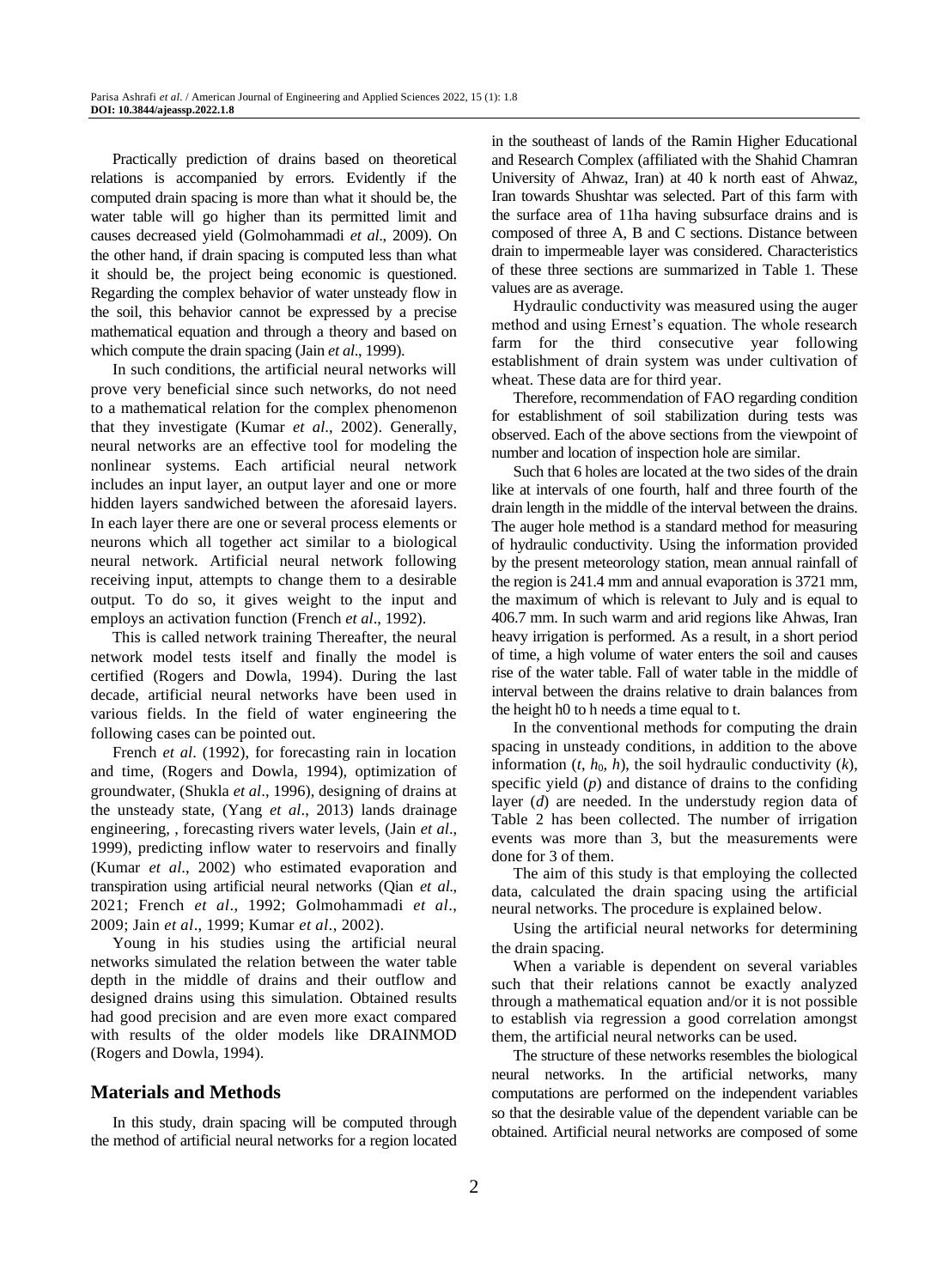neurons which are placed alongside each other as a layer. The networks is composed of at least two layers (an input and an output layers) but several hidden layers can be sandwiched between the input and output layers. The obtained network is known as the Multiple Layer Perceptron (MLP). In each layer of this network there are some processing elements.

The used neural network is composed of an input layer (with three processing elements), a hidden layer (with two processing elements) and an output layer (with one processing elements). Processing elements in the input and output layers were listed in Table 3 and processing elements in hidden layer is compute by software.

To arrive from three inputs to a single output, various weights are given to the processing elements and an activation function is employed.

Therefore, all the elements of the hidden layer and finally the elements of the output layer can be computed. This is done for all input and output data sets. When all output was obtained, they were compared with their real values (measured) and the error value Root Mean Square of Error (RMSE) is computed from the following equation.

All the above said computation is performed using the Neural works software.

In this study, employing the above mention software and through selection of a MLP network, intervals of drains have been calculated. The number of processing elements in the inflow layer (the number of inflow variables) are the same variables required for computing the drain spacing by the Glover-Dummmethod which are p, k, d, h0, h, t. the output layer has one processing element which is the same drain space (L).

Data employed in the software using the Tables 1 and 2 are presented as Table 3. Data in Table 3 are as usable form in Neural works software.

These data were randomly divided into three parts and are used for training, testing and validation stages. Drainage is investigating in the domain since earliest periods to decrease the soil water and rise the efficiency of yields. The precise project of the organization can support the sustainability of the situation and decreases the adverse of over drain of the earths.

#### **Table 1:** Study area characteristics

| <b>Characteristics</b><br>Part | Drain<br>spacing $(m)$ | Area<br>(ha) | Distance between<br>drain to the<br>impermeable<br>layer(m) | Effective<br>porosity | Depth<br>(m) | Hydraulic<br>conductivity<br>(m/day) | Drainage<br>radius (m) | Drainage tube type |
|--------------------------------|------------------------|--------------|-------------------------------------------------------------|-----------------------|--------------|--------------------------------------|------------------------|--------------------|
| A                              | 80                     | 5.50         | 3.40                                                        | 0.13                  |              | 1.55                                 | 0.063                  | Flexible plastic   |
| B                              | 60                     | 2.75         | 3.15                                                        | 0.13                  |              | 1.53                                 | 0.063                  | Flexible plastic   |
| $\mathbf{C}$                   | 40                     | 2.75         | 3.10                                                        | 0.14                  |              | 1.70                                 | 0.063                  | Flexible plastic   |

**Table 2:** The maximum and minimum water levels subside during the three consecutive irrigations in parts A, B, C

|          | Part A              |                      |                     | Part B              |                      |                     | Part C              |                      |                     |
|----------|---------------------|----------------------|---------------------|---------------------|----------------------|---------------------|---------------------|----------------------|---------------------|
|          | First<br>irrigation | Second<br>irrigation | Third<br>irrigation | First<br>irrigation | Second<br>irrigation | Third<br>irrigation | First<br>irrigation | Second<br>irrigation | Third<br>irrigation |
| $h_0(m)$ | 1.78                | l.81                 | 1/87                | .43                 | .29                  | 1.31                | .16                 | .09                  | 1.10                |
| h(m)     | 0.60                | 0.71                 | 0.73                | 0.30                | 0.26                 | 0.46                | 0.13                | 0.28                 | 0.34                |
| T(day)   | 3.00                | 18.00                | 17.00               | 13.00               | 16.00                | 16.00               | 15.00               | 12.00                | 16.00               |

**Table 3:** Using neural networks application data

| Process element in | Process elements in the input layer |      |      |      |                               |      |  |  |  |
|--------------------|-------------------------------------|------|------|------|-------------------------------|------|--|--|--|
| the output layer   |                                     | h(m) | h(m) |      |                               |      |  |  |  |
| L(m)               | T(dav)                              |      |      | d(m) | $k$ ( <i>m</i> / <i>day</i> ) |      |  |  |  |
| 80                 | 13                                  | 0.6  | 1.78 | 3.4  | 1.55                          | 0.13 |  |  |  |
| 80                 | 18                                  | 0.71 | 1.81 | 3.4  | 1.55                          | 0.13 |  |  |  |
| 80                 | 17                                  | 0.75 | 1.87 | 3.4  | 1.55                          | 0.13 |  |  |  |
| 60                 | 13                                  | 0.30 | 1.43 | 3.15 | 1.53                          | 0.13 |  |  |  |
| 60                 | 16                                  | 0.26 | 1.29 | 3.15 | 1.53                          | 0.13 |  |  |  |
| 60                 | 16                                  | 0.46 | 1.31 | 3.15 | 1.53                          | 0.13 |  |  |  |
| 40                 | 15                                  | 0.13 | 1.16 | 3.10 | 1.70                          | 0.14 |  |  |  |
| 40                 | 12                                  | 0.28 | 1.09 | 3.10 | 1.70                          | 0.14 |  |  |  |
| 40                 | 16                                  | 0.34 | 1.10 | 3.10 | 1.70                          | 0.14 |  |  |  |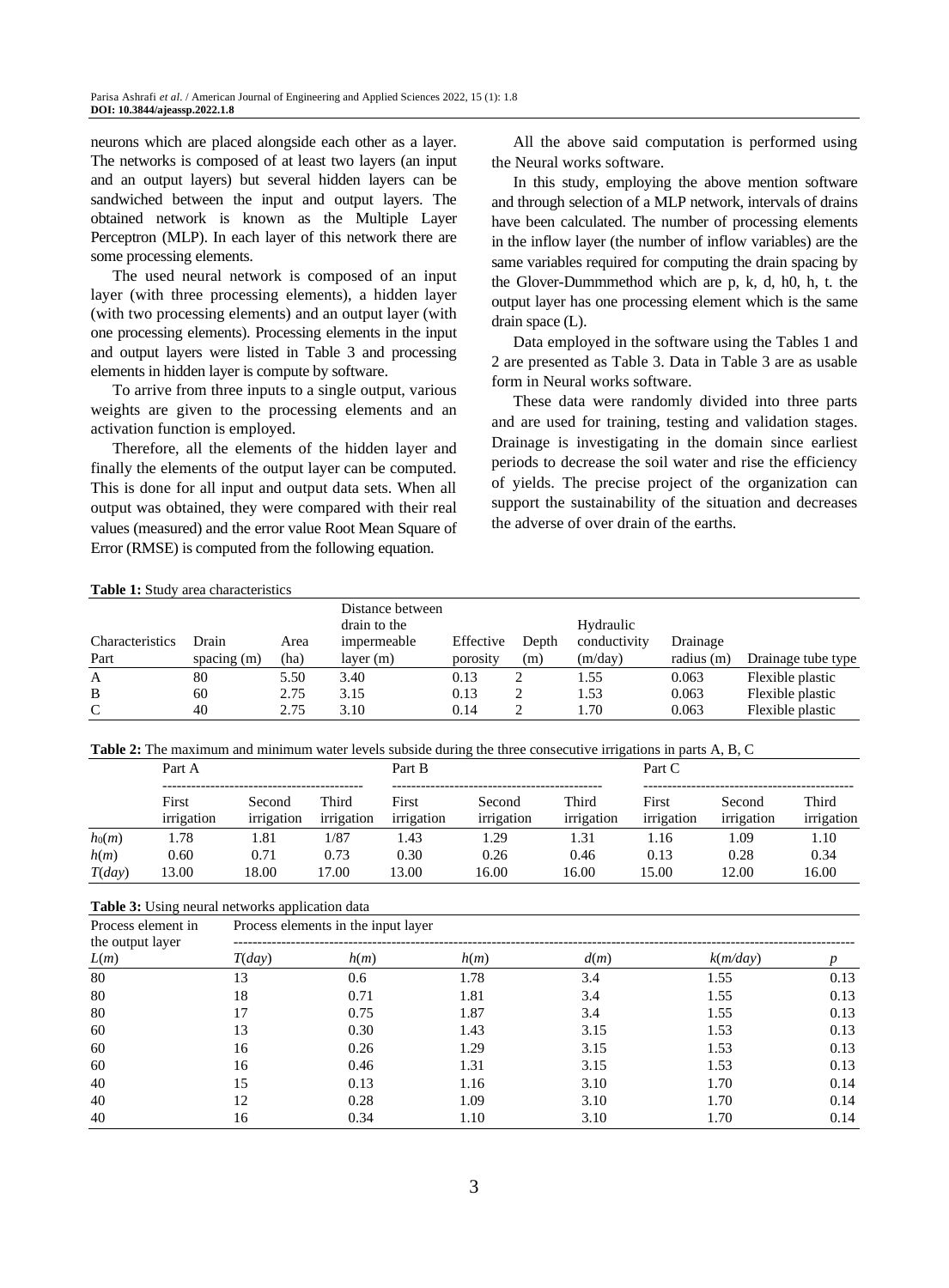Artificial Neural Network (ANN) was applied to evaluate the drain spacing for unsteady. The advanced prototype was qualified and verified applying consequences attained from hypothetical and laboratory information. Numerous topologies with dissimilar involvement purposes, hidden layers, quantity of neurons have been verified and the finest topology was designated as best prototypical. Furthermore, the aptitude of prototypical in approximating the drain spacing was revealed applying field information. Overall, technique could calculate the drain spacing with related accurateness and together can be applied efficiently in field of agronomic drainage. The usage of Artificial Neural Networks (ANN) was examined as a different technique to attain results to the Boussinesq equality. Results were attained with a numerical technique, each one conforming to a single set of component standards. This finest ANN was exposed to diverse exercise administrations in order to regulate the most suitable one, the organizations containing of numerous numbers of exercise with the knowledge conventional. Presentation of the ANN at the numerous preparation stages was assessed and the optimum organization defined. It was defined the use of Artificial Neural Networks (ANNs) to prototypical the presentation of a subsurface drainage organization in Iran. The ANN prototypical was constructed and qualified by applying dignified information on watertable complexities and drain discharges. The consequences attained by the ANN prototypical were contrasted with the dignified information and the simulated consequences from a predictable accurate prototypical. The consequences display that the ANN prototypical can pretend water-table variations and drain discharges reasonably fine. The ANN prototypical performs meaningfully earlier and needs meaningfully less contributions. The ANN reproductions be contingent deeply on the superiority of the input information for together mediocre and great situations. It was designated that an ANN prototypical may be applied efficiently for the project and assessment of subsurface drainage organizations. The profits of ANNs are rapidity, correctness and suppleness. Artificial Neural Networks (ANNs) may show to be valuable in these circumstances. From side to side the preparation procedure, ANNs adjust weights in the interconnections between every couple of dispensation features (PEs) to decrease the alteration between preferred productions and present pretend consequences. ANNs can simply prototypical the association between input and output components

in an implied technique, even while the issue is extremely non-linear.

Furthermore, they need meaningfully less input components than like predictable prototypes. Similarly, depend on this implied input/output association with equivalent dispensation through the internal constructions of the system, ANNs can perform reproductions very rapidly. The fast performance of ANNs benefits get forecasts for great-scale models. In new periods, ANNs have established many effective presentations in agronomy, it was constructed an ANN prototypical. It was used ANNs for the model of bully presentation. It was qualified ANNs to assess and forecast the superiority of nourishments. It was advanced visual irrigation organization for chicken feed depend on ANNs. It was applied ANNs to pretend water preservation arches on sandy dusts. The foremost purpose of this education was to progress an ANN prototypical for the mockup of watertable depths and drain discharges in a subsurface drained pastures of Ahwaz, Iran. The association amongst inputs, i.e., precipitation, evapotranspiration and preceding watertable depths and drain discharges and yields was pretend under kinds of drain spacing. The prototypical presentation was assessed by contrasting pretend standards with dignified information. Furthermore, simulated principles were contrasted with consequences gained by applying an ANNs prototypical .

The hyperbolic curve transmission purpose is calculated as subsequent:

$$
Y = \frac{e^x - e^{-x}}{e^x + e^{-x}}
$$

where, *Y* is the yield of the dispensation features and *X* is the summed input indicator in every dispensation features. ANNs were verified at unsteady intermissions, the system was protected while consequences had enhanced contrasted to the previous organizations. So as to avoid the above-preparation of ANNs, this method was applied through the plan. Drain spacing, daily rainfall, daily evapotranspiration, water-table depth on the previous day and drain outflow on the previous day are the main components of ANNs. Whereas organization ANNs after exercise, evidence on everyday water-table and channel discharge variations rise to the daytime of reproduction is recognized and applied to mark the one-stage reproduction. The prototypical permits for simulation at a period. The experiential standards on the present stage developed inputs for the reproduction on the following stage.

Different standards were applied for prototypical assessment: Root-Mean-Square error (RMS), Standard Deviation of errors (SD) and the coefficient of determination  $(r^2)$ . The consequences of  $r^2$  were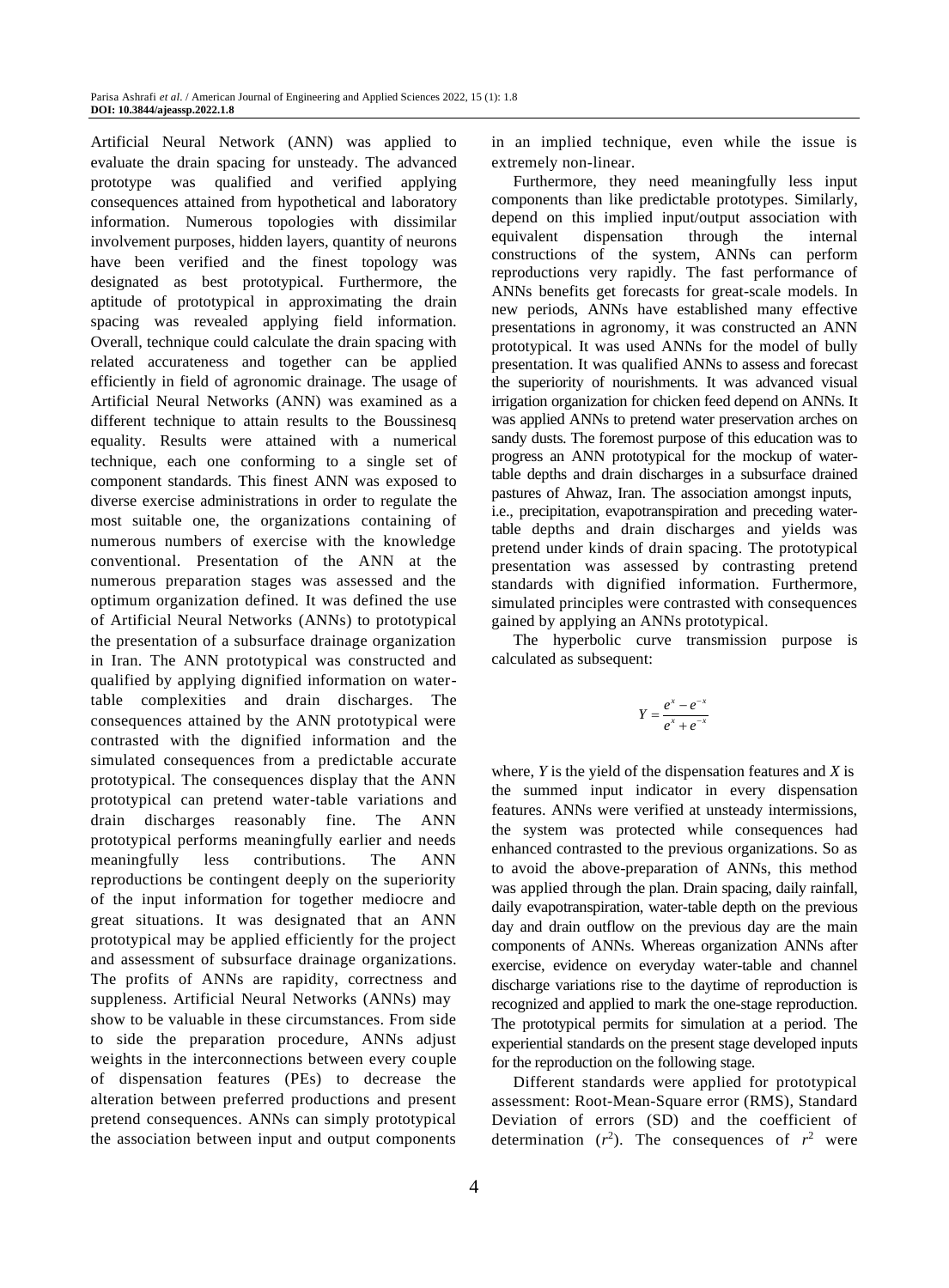gained from a database. The RMS and SD were designed as:

$$
RMS = \sqrt{\frac{\sum_{1}^{N} (RO_{n} - RA_{n})^{2}}{N}}
$$

$$
SD = \sqrt{\frac{\sum_{1}^{N} (R_{on} - RA_{n})^{2} - \frac{(\sum_{1}^{N} R_{on} - RA_{n})^{2}}{N}}{N - 1}}
$$

Where:

*RO* = The observed value

*RA* = The simulated value  $n =$ The record on each day

 $N =$ The total number of records

Respectable consequences with little faults and great covenant to dignified standards are offered by RMS and SD standards near to zero and by  $r^2$  standards near to one. It is obvious from the information that ANN prototypes completed improved in forecasting component standards in practically all circumstances, RMS, SD and *f* standards are significantly improved for ANN models. The consequence is exact hopeful since ANNs is a materially-depend prototypical and needs a large number of soil systemic and meteorological components for its models. Also, the ANN mockups need moderately less input components and appear to have demonstrated consequences rather precisely. Also the climatological inputs, which are similarly compulsory by ANNs needs many components: Drainage plan, soil features, hydraulic conductivity, trafficability, land cover, etc. Meanwhile conservative reproductions requisite to have formerly distinct this complex association, construction ANN prototypes develops informal than evolving conservative prototypes to get consistently precise reproductions of water-table complexities and drain discharges (Yang *et al*., 2013). Soil drainable penetrability (f) is definite as the capacity of aquatic that is drained through an item capacity of soil while the water table descents above a component space. The assessment of *f* is not usually persistent then also additional possessions, it is a purpose of water table penetration i.e., soil depth, *Z*. The period of form of the water table be contingent on the specific method in drainable penetrability is connected to water table deepness. It is suitable and frequently essential in educations to direct *f* as a purpose of *Z*. The *f* standards consistent to dissimilar *Z* were defined from water table or hydraulic head (*h*) and drain discharge (*q*) capacities. A useful association amongst *f* and *Z* was formerly advanced by reversion which is revealed and is defined by the subsequent calculation:

$$
F = aZ^b \tag{1}
$$

Somewhere '*a*' and '*b*' are the reversion constants. A mediocre assessment of *f* demonstrating the complete drainage current district can be gained by participating Equation (1) inside the border circumstances  $Z = 0$  to  $Y$ and then separating by drain depth *Y*. Therefore:

$$
f_{ave} = \frac{\int_0^Y aZ^b dz}{Y} = \frac{aY^{b+1}}{Y} = \frac{aY^b}{(b+1)}
$$
 (2)

Soil hydraulic conductivity (*K*) is the drainage water current per component zone of the soil form per component hydraulic slope. Approximating *f*, *K* correspondingly displays longitudinal difference. Consequently, it is similarly significant to include the inconsistency of *K* in drainage project calculations. For defining *K* conforming to dissimilar *Z* standards, *K*/*f* proportions were principal defined applying the process assumed and formerly this were increased by *f* standards attained from Equation (1). K standards so gained were planned in contradiction of *Z* standards. The subsequent relative was established:

$$
K=\alpha Z^\beta
$$

where,  $\alpha$  and  $\beta$  are reversion coefficients.

A mediocre assessment of *K* can similarly be defined in a related way as applied for *fave*. Consequently:

$$
K_{ave} = \frac{\alpha Z^{\beta}}{(\beta + 1)}
$$

The water table downturn throughout drainage of a soil outline is the measured central between drains, hereafter the most serious. If the water table is expected to be level, the degree of reduction of water table is unchanging amongst drains. Consequently, a steady formal drainage association, which similarly accepts an unchanging fluidity, can be applied to define the degree of reduction (*dh*/*dt*) of the water table amongst drains. Conversely with a dropping water table, the fluidity in overall differs with space from the drains. Henceforth so as to apply steady state explanations, an alteration factor *C* wants to be presented. Figure 1 shows Alteration of drainable porosity with water table profundity. The trend dramatically increases and R2 equals 0.955. Figure 2 shows Alteration of hydraulic conductivity with water table infiltration and the trend decreases and R2 equals 0.988. The appearance for drain discharge or drainage fluidity can be conveyed as:

$$
q = -fc\frac{dh}{dt}
$$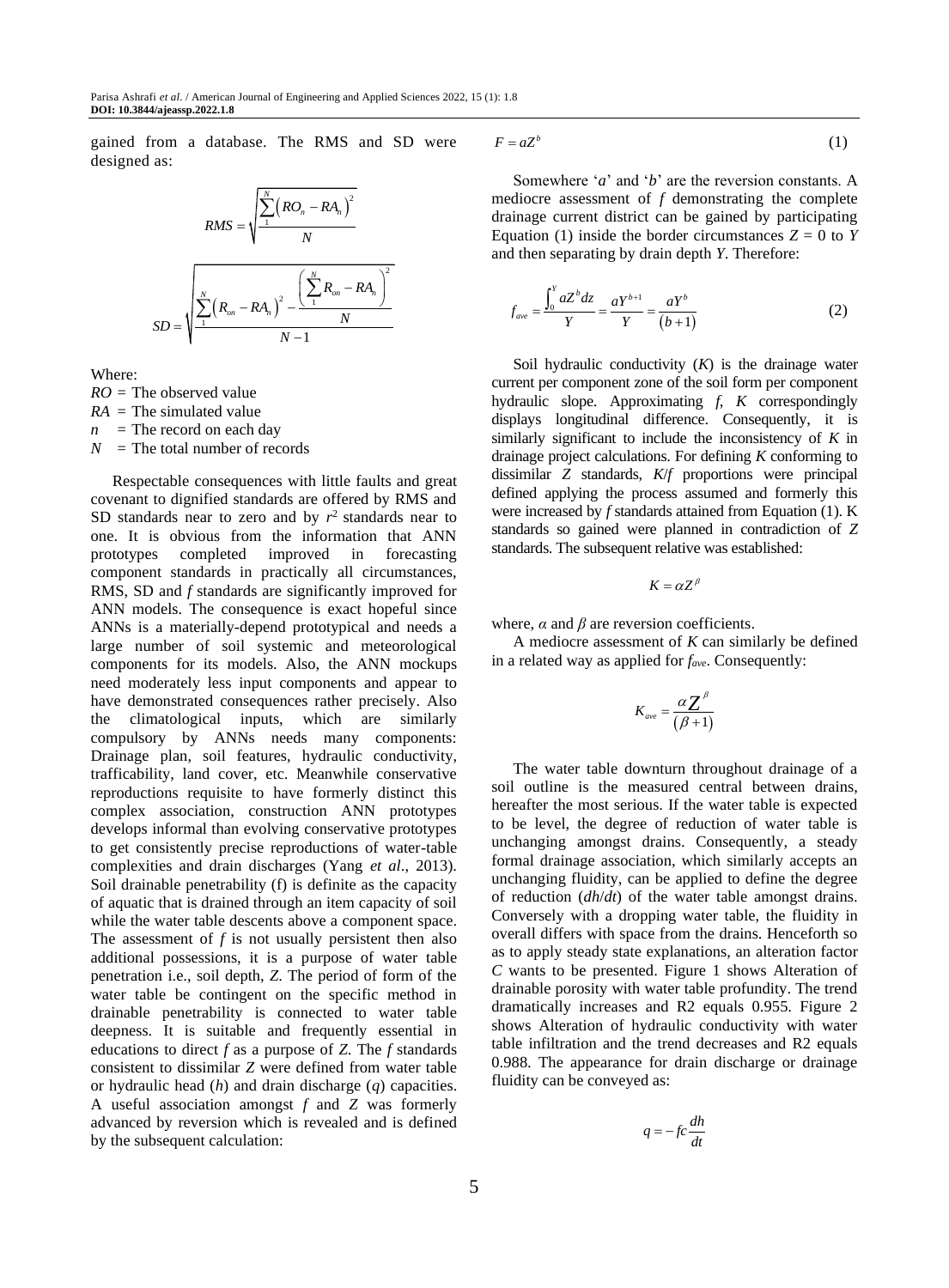

**Fig. 1:** Difference of drainable absorbency with water table deepness



#### **Hydraulic Conductivity**

**Fig. 2:** Difference of hydraulic conductivity with water table penetration

*q* = drain discharge, mday<sup>-1</sup>; *f* = drainable absorbency of the soil, in element. Undesirable symbol designates that *h* declines with rise in time, *t*. For increasing water table, adverse symbol fades. Here,  $h_0$  is first assessment of hydraulic head and *S* is the drain spacing. It was measured the drainable porosity, *f* as persistent. But it has been recognized that  $f$  differs with  $Z$ . Meanwhile  $Z =$ (*Y*−*h*), somewhere *Y* is the deepness of drain from ground superficial, It can be conveyed in relationships of hydraulic head, *h* as (Pali *et al*., 2014):

$$
f = a(Y - h)^{b}
$$

$$
q = -aC(Y - h)^{b} \frac{dh}{dt}
$$

$$
h = \frac{qS}{K} F_{b}
$$

$$
F_D = \frac{1}{4} \left[ \frac{S}{2D} - \frac{2}{\pi} \ln \left( 2 \cosh \frac{\pi r}{D} - 2 \right) \right]
$$

$$
F_D = \frac{1}{4} \left( \frac{S}{2D} - \gamma \right)
$$

#### **Results**

The precise approximation of subsurface drain spacing under unsteady water table regime shows an important part in drainage project and is essential for the effect assessment of the current subsurface drainage organization in relationships of dropping of water table or for the control of components of innovative drainage organizations. The global drainage nonfiction predicts many calculations for unsteady formal organization with numerous grades of difficulty. Some of these calculations develop consecrated among investigators and originators complicated in drainage problems. The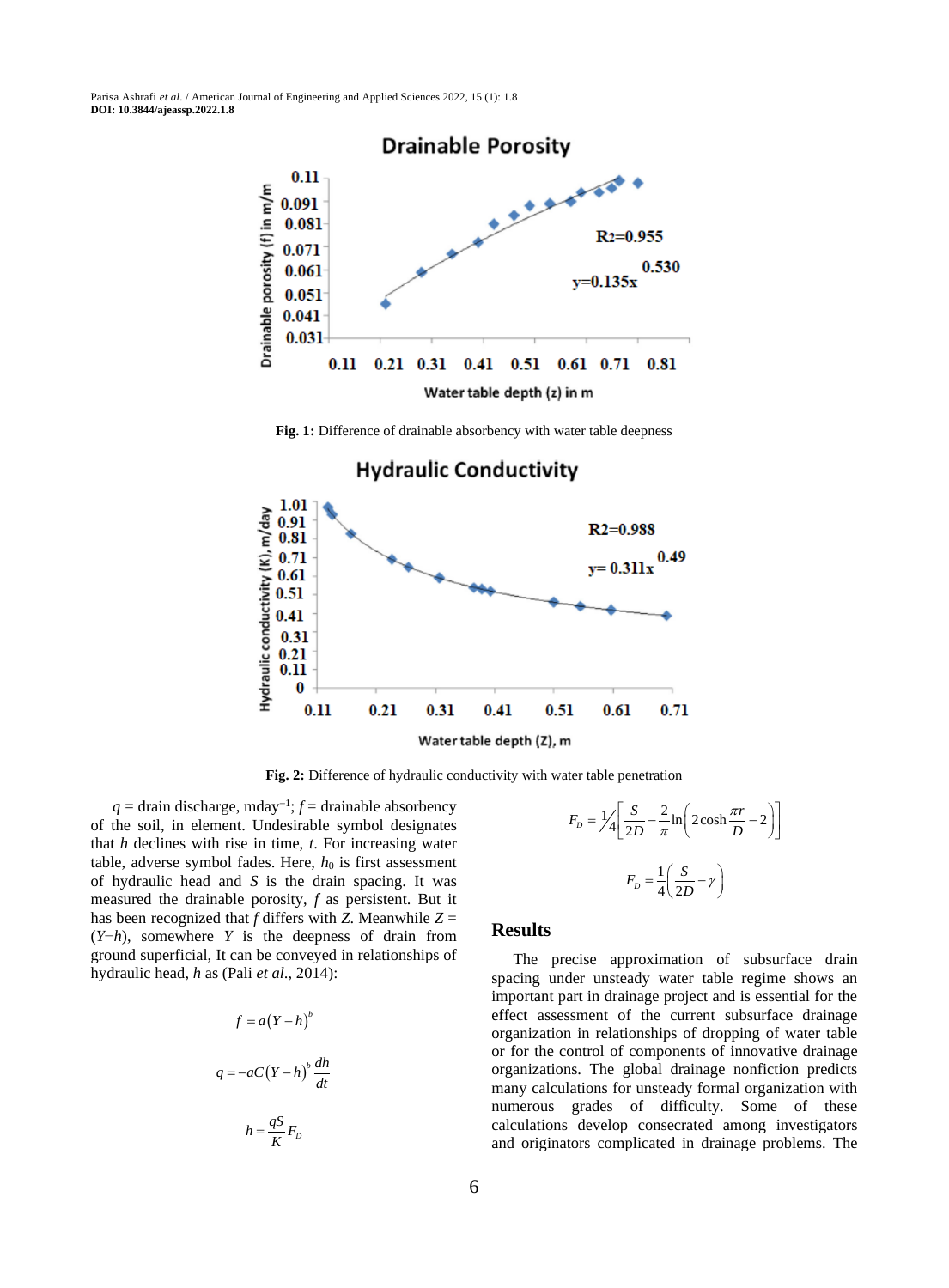inconsistency of the soil systemic possessions specially hydraulic conductivity and drainable porosity is the aim that numerous of these drainage project calculations do not do in conformism to the real ground presentation consequences. Greatest unsteady state drainage calculations obtainable undertake persistent standards of drainable porosity and hydraulic conductivity. Data of Table 3 were entered into the software and a multiple layer neural network with 6 processing elements in the input layer and a processing element in the output layer were selected. The number of hidden layers and the number of their processing elements and the type of activation function were obtained through trial and error. These results are as an example for high ability of neural work in determining of drain spacing.

Such that, first computations were started for a hidden layer with a processing element and through increased number of processing elements in a hidden layer and the number of hidden layers, minimum error was obtained.

This was done for the three types of linear activation functions, hyperbolic and sigmoid tangents. Mean error using 0.1455, 0.092 and 0.0491 respectively. Therefore, finally the minimum error for the artificial neural network is obtained using a hidden layer (with four processing elements) and a linear activation function. The hidden layer with 4 processing elements has less error. Through employment of this network, values for drain spacing were computed results of which are presented in Table 4.

Regarding Table 4 it is observed that the difference between the computed drain spacing using the artificial neural networks and their real values is not statistically significant. In the meantime, the mean computed distance through the Glover-Dumm equation for the A, B and C sections are 53, 43 and 33 meters respectively indicating that their difference with the real values is considerable.

Such a difference is also seen for other computation formulas used for calculating drain spacing at the unsteady state. Therefore, it can be concluded that using artificial neural networks for determining the distance of drains at the unsteady state provides very desirables

results compared with other formulas (Shukla *et al*., 1996; Thirumalaiah and Deo, 1998).

#### **Discussion**

Exactly all unsteady subsurface drainage calculations advanced thus far usage persistent price of drainable permeability and hydraulic conductivity that it was not characteristic of whole drainage current area. A drainage calculation was, therefore, advanced including deepness-sensible inconsistency of drainable permeability (*f*) and hydraulic conductivity (*K*) of salty earths of Ahvaz zone in Iran. The drain spacing with dignified hydraulic heads at dissimilar stages of drainage to be were assessed by the advanced calculation and contrasted with the consistent drain spacing assessed by usually applied unsteady drainage calculations. The facility of drainage particularly subsurface drainage is a significant method for regaining water recorded and saline soils. The instrument of this purpose is attained by subsurface drainage, includes the treatments of current of liquids through the soil outline and so be contingent deeply on soil drainage possessions. The operative project of subsurface drainage organization is categorized in expressions of soil drainage possessions, drainage organization components and border situations. The drainage project in moist zones usually is depend on the knowledge of a steady public organization and the project standards need the changeable of a quantified deepness of water to confirm satisfactory drying of the soil.

## **Conclusion**

Many drainage employees have advanced unsteady public drainage models for moistened domains. Regularly Boussinesq calculation has been applied to comprehend unsteady water table variations in subsurface drainage difficulties. Greatest of unsteady state drainage calculations need drainable permeability (*f*) and saturated hydraulic conductivity (*K*) as soil possessions that straight impact the drainage procedure. The drainage calculations apply persistent standards of the possessions and may be valuable for drainage project in consistent earths but the earths are seldom come across in ordinary schemes.

| <b>Table 4:</b> Comparison between calculated and actual values which drains |  |
|------------------------------------------------------------------------------|--|
|------------------------------------------------------------------------------|--|

| Part name   | Irrigation | Calculated (m) | Calculated distance (m) | Realistic (m) |  |
|-------------|------------|----------------|-------------------------|---------------|--|
| A           | First      | 78.5           | 79.2                    | 80            |  |
|             | Second     | 79.3           |                         |               |  |
|             | Third      | 79.9           |                         |               |  |
| B           | First      | 61.6           | 60.5                    | 60            |  |
|             | Second     | 59.9           |                         |               |  |
|             | Third      | 59.9           |                         |               |  |
| $\mathbf C$ | First      | 42.7           | 41.8                    | 40            |  |
|             | Second     | 41.2           |                         |               |  |
|             | Third      | 41.6           |                         |               |  |